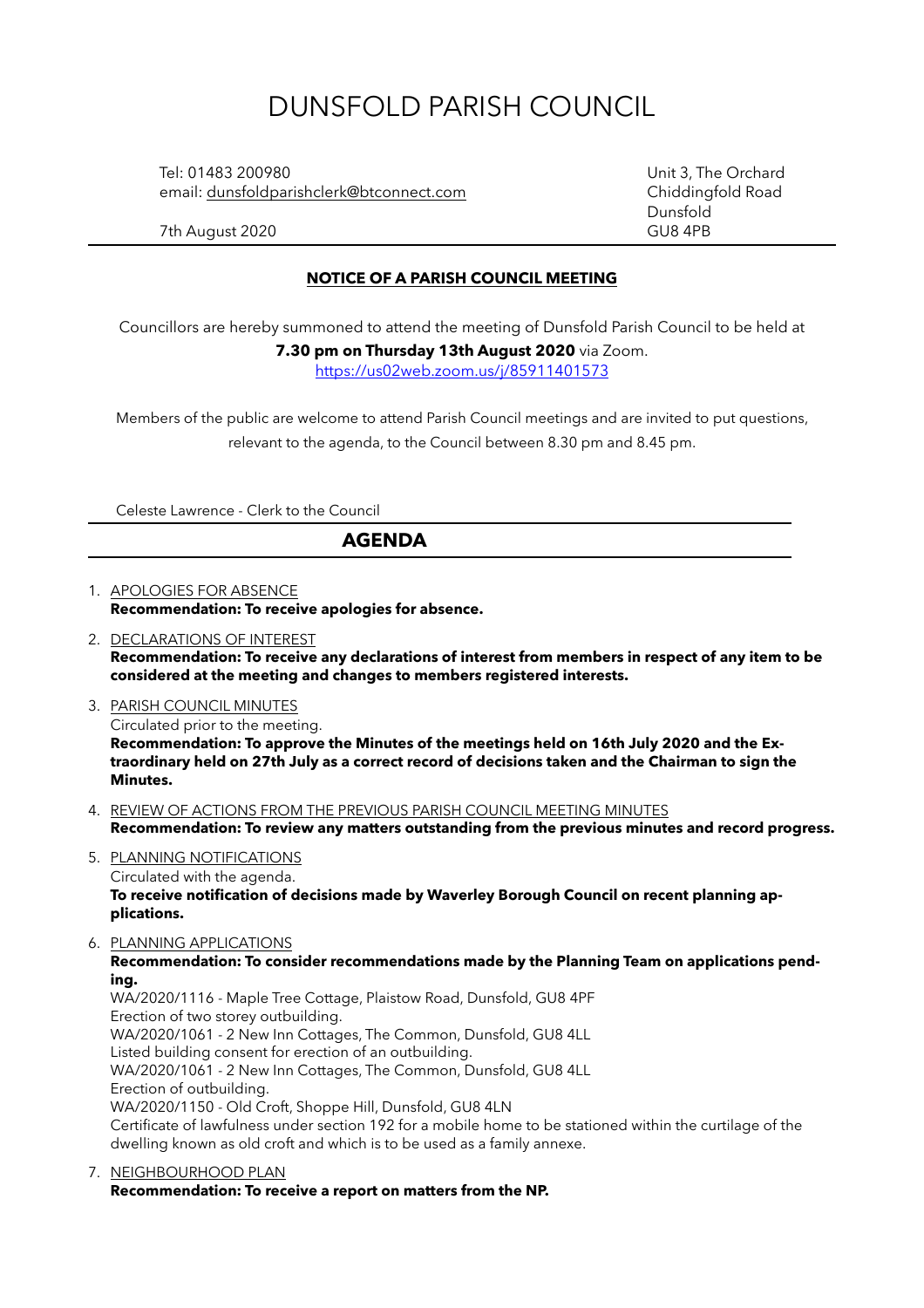- 8. KGV MANAGEMENT REPORT **Recommendation: To receive a report on matters from the KGV.**
- 9. PLAY AREA REOPENING

**To discuss how the play area can be reopened in line with government guidelines and insurance requirements.** 

10.COMMONS LEASE REVIEW

**Recommendation: To review the lease and liaise with Waverley.** 

11.UKOG

**Recommendation: To receive a report on any further action on the UKOG application.** 

12. VILLAGE PROJECTS

**To receive an update on village projects.** 

- 13.CORRESPONDENCE **Recommendation: To receive and consider any correspondence.**
- 14.RECEIPTS AND PAYMENTS **Recommendation: To receive accounts for payment.**
- 15.WAVERLEY BOROUGH COUNCIL Circulated with agenda. **Recommendation: To note a report on matters from Waverley.**
- 16.SURREY COUNTY COUNCIL Circulated with agenda. **Recommendation: To note a report on matters from Surrey.**
- 17.FUTURE AGENDAS

**Recommendation: To receive items of business for information or inclusion on a future agenda.**

18.PRESS AND PUBLIC

**Exclusion of press and public in accordance with section 100A (2) and (4) of the LGA 1972 if required.**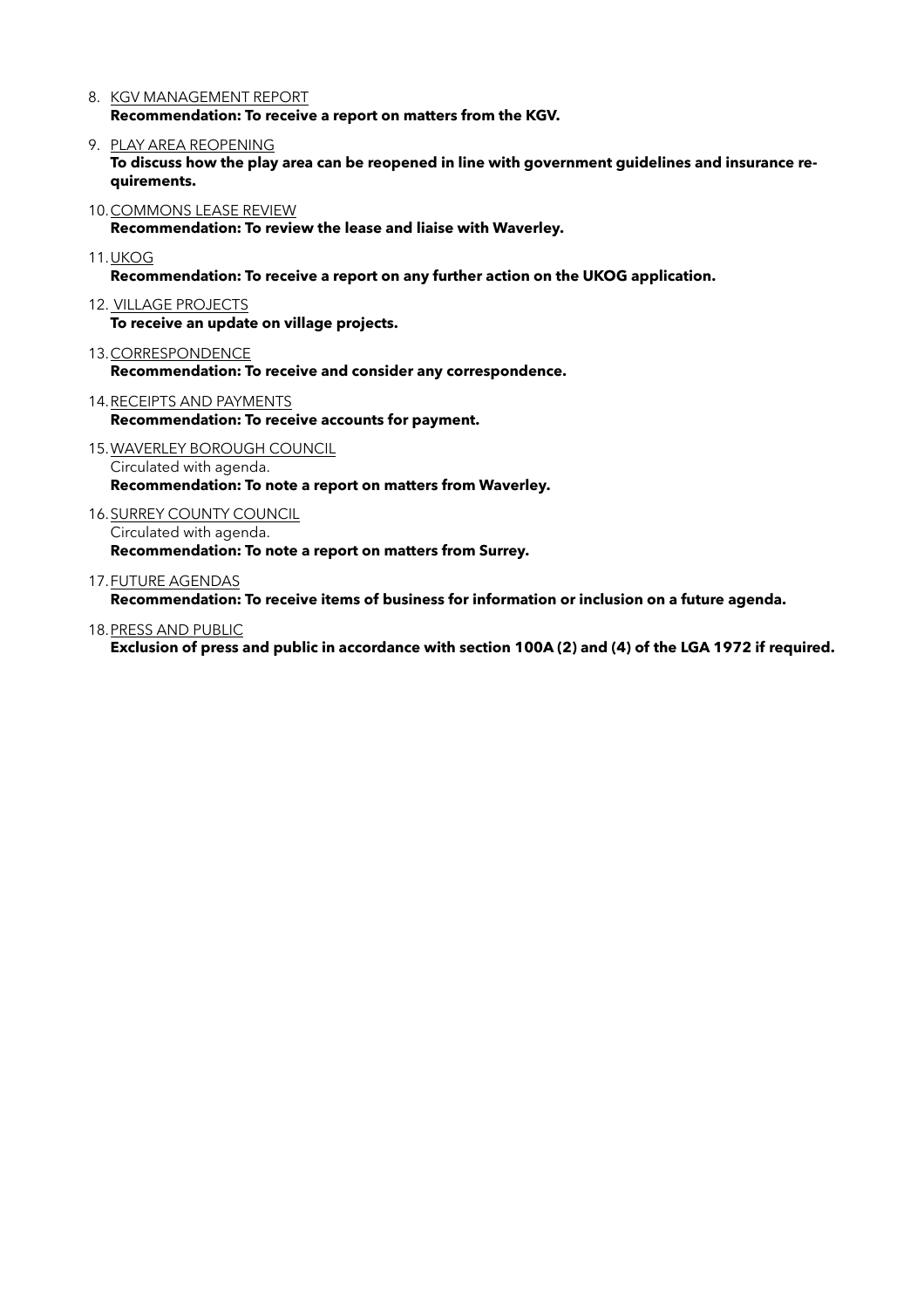### Planning Notifications August 2020

WA/2019/0796 - LAND SOUTH OF DUNSFOLD ROAD AND EAST OF HIGH LOXLEY ROAD, DUNSFOLD Consultation on a county matter; the construction operation and decommissioning of a well site for the exploration and appraisal of hydrocarbon minerals from one exploratory borehole (loxley-1) and one side - track borehole (loxley-1Z) for a temporary Decision: Objection

WA/2019/1464 - 7 BURNT HILL PLAISTOW ROAD, GODALMING, GU8 4PG Use of land as a residential gypsy caravan site for siting 12 static caravans and erection of amenity building. Decision: Pending

WA/2019/1474 - Millhanger, Chiddingfold Road, Dunsfold Erection of dwelling with attached pool house garage stables and stores following demolition of existing agricultural buildings. Decision: Full permission

WA/2020/0372 - Upper Ifold house, Upper Ifold, Dunsfold, GU8 4NX Erections of extension and alterations Decision: Pending

S52/2020/0002 - Land to the North, Nugent Close, Dunsfold Request to modify a section 106 agreement (wa/2016/1766) to change the tenure of plots 3 20 24 and 25. Decision: Pending

WA/2020/0670 - Howicks, Hurlands Lane, Dunsfold, GU8 4NT Alterations to and conversion of existing outbuilding including increase in ridge height to provide ancillary habitable accommodation; construction of a swimming pool; erection of a greenhouse. Decision: Full permission

WA/2020/0610- School House, The Common, Dunsfold Listed building consent for erection of extensions and alterations. Decision: Pending

WA/2020/0609 - School House, The Common, Dunsfold Erection of extensions and alterations. Decision: Pending

PRA/2020/0011 - Wetwood Farm, Chiddingfold Road, Dunsfold, GU8 4PB General permitted development order 2015 schedule 2 part 3 class q - prior notification application for a proposed change of use of agricultural building to 4 dwelling houses(class c3) and for building operations reasonably necessary for the conversion. Decision: Prior approval granted

WA/2020/0834 - The Old Rectory, Church Green, Church Road, Dunsfold, GU8 4LT Construction of swimming pool and erection of extension to outbuilding. Decision: Full permission

WA/2020/ 0971 - The Long House, The Common, Dunsfold, GU8 4LE Erection of extensions and alterations following partial demolition of existing dwelling (revision of wa/ 2019/1901). Decision: Pending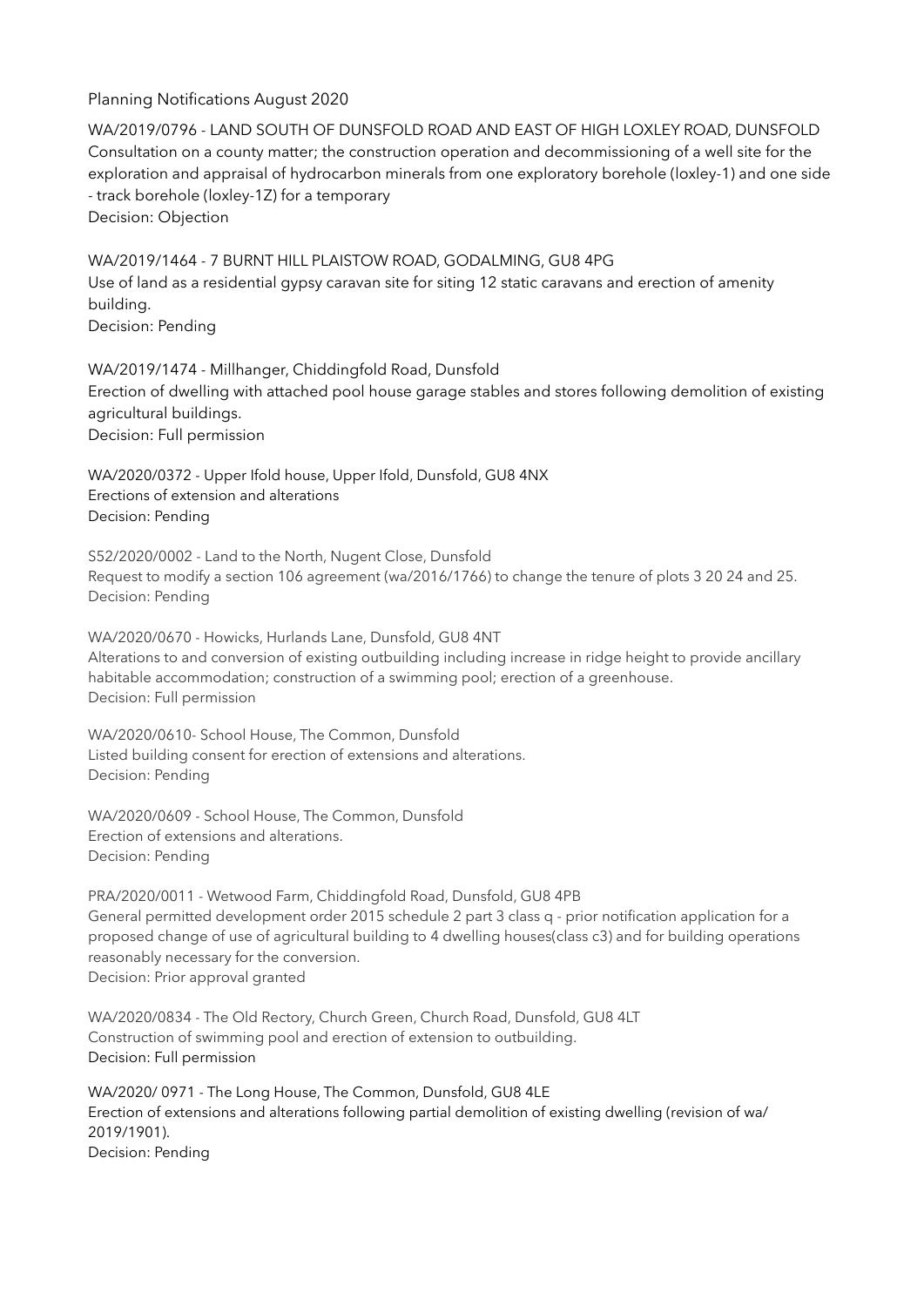WA/2020/0946 - 9 Binhams Meadow, Dunsfold, GU8 4LF Erection of extension. Decision: Full permission

WA/2020/1026 - South Fork, Wrotham Hill, Dunsfold Certificate of lawfulness under section 192 for repositioning of new windows and internal doors. Decision: Pending